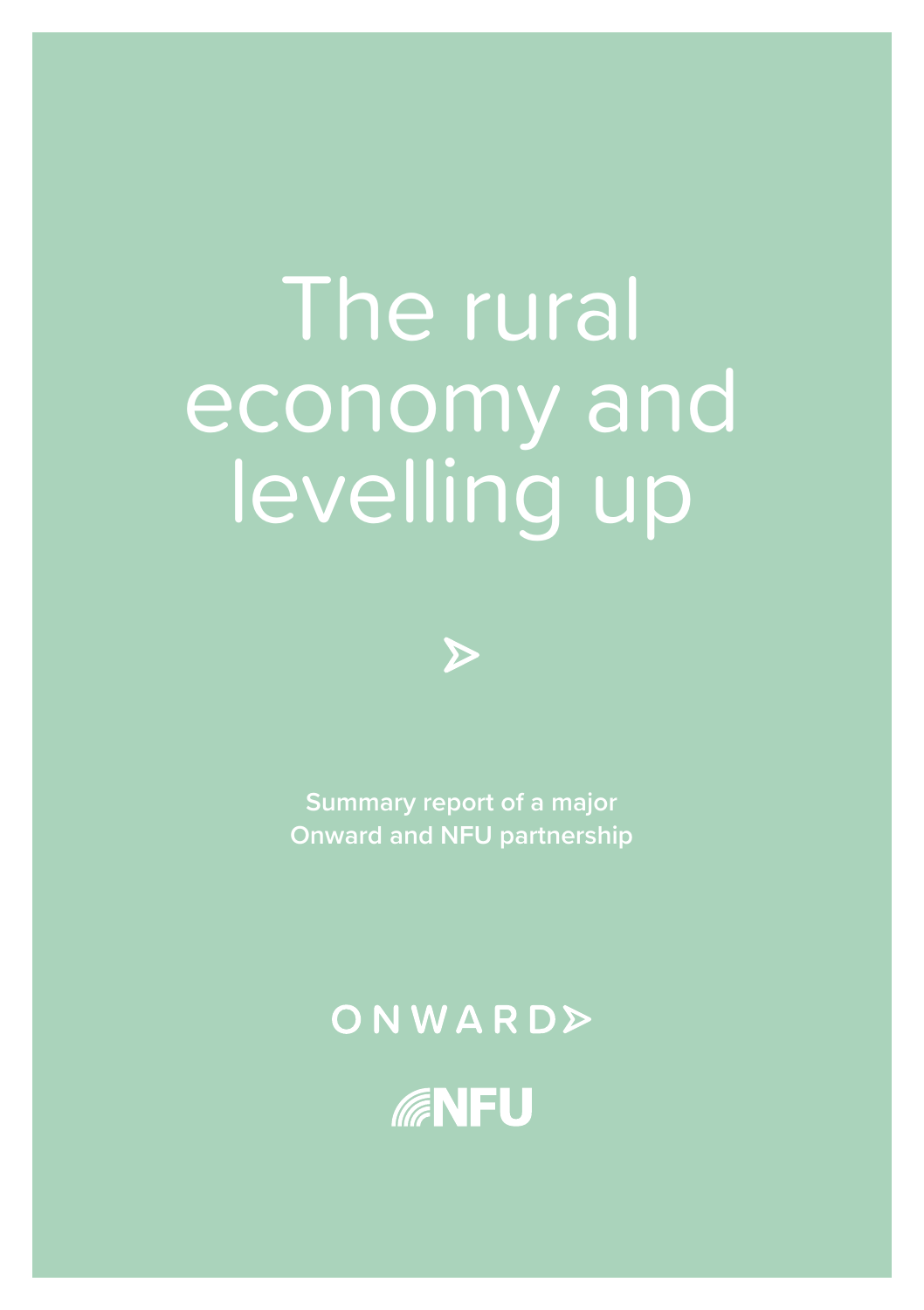#### **About Onward**

Onward is a not-for-profit thinktank registered in England and Wales (no. 11326052). Our mission is to renew the centre right for the next generation, by coming up with bold new ideas and reaching out to new groups of people.

You can find out more about us on our website at [www.ukonward.com](http://www.ukonward.com) and @ukonward on all major social media.

### **About the National Farmers Union**

The NFU is the representative body for agriculture and horticulture, representing 55,000 members, who cover two-thirds of the agricultural land in England and Wales. Our purpose is to champion British agriculture and horticulture, to campaign for a stable and sustainable future for British farmers and to secure the best possible deal for our members.

### **About this report**

This summary report is a record of a roundtable event held in May 2021, hosted by Onward and supported by the NFU. The event was held under the Chatham House Rule, so all comments below are anonymised and the discussion summarised.

For more information, or to explore how you might partner with Onward in future, please contact [office@ukonward.com](mailto:office@ukonward.com).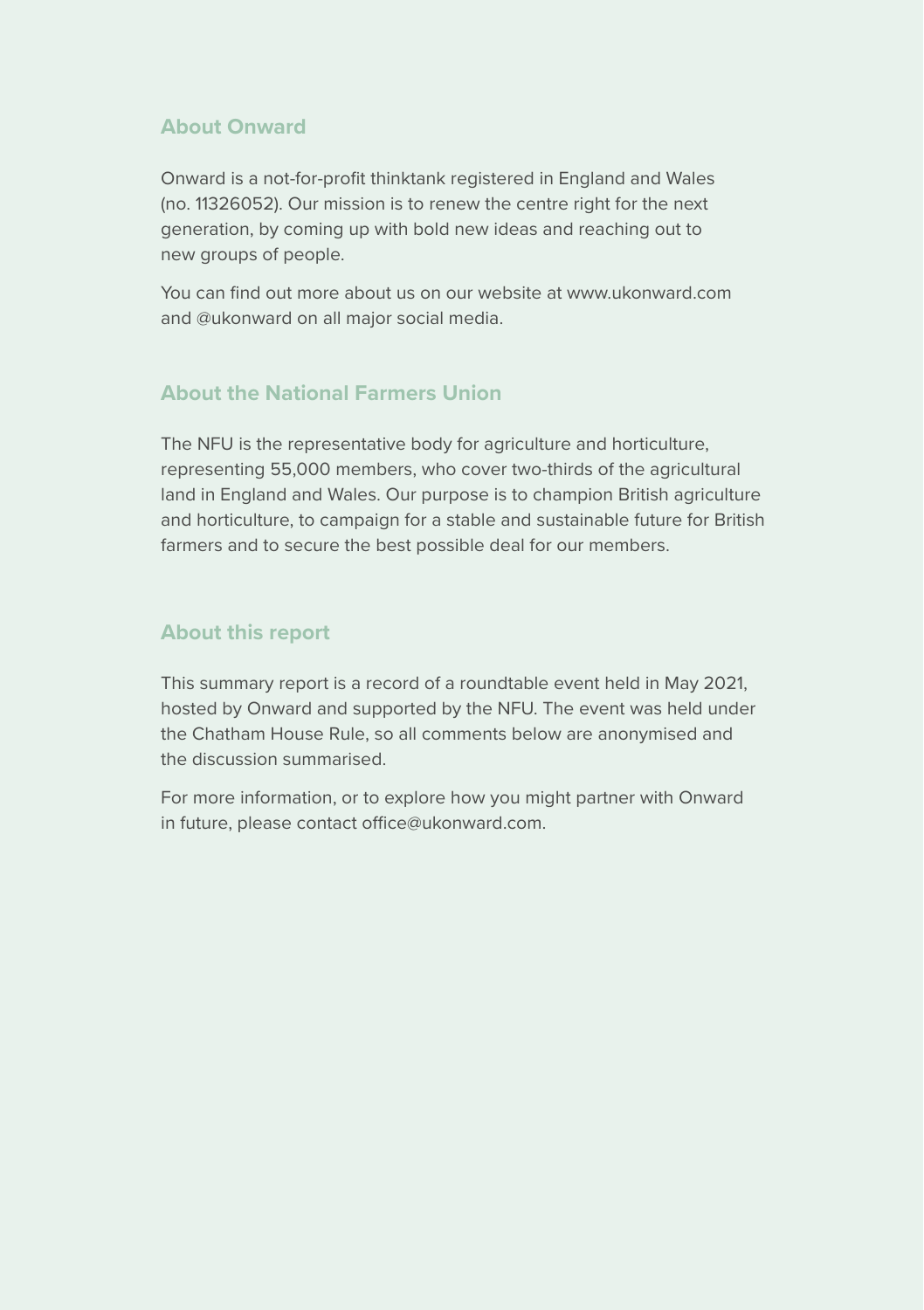### **Contents**

| Foreword by Will Holloway, Onward              | 4  |
|------------------------------------------------|----|
| Introduction from Minette Batters,             |    |
| President, NFU                                 | 5  |
| Summary of the discussion                      | 7  |
| Conclusions                                    | 11 |
| The importance of the local, Richard Holden MP | 12 |
| The rural connection, Selaine Saxby MP         | 13 |
| Movement matters, Simon Jupp MP                | 14 |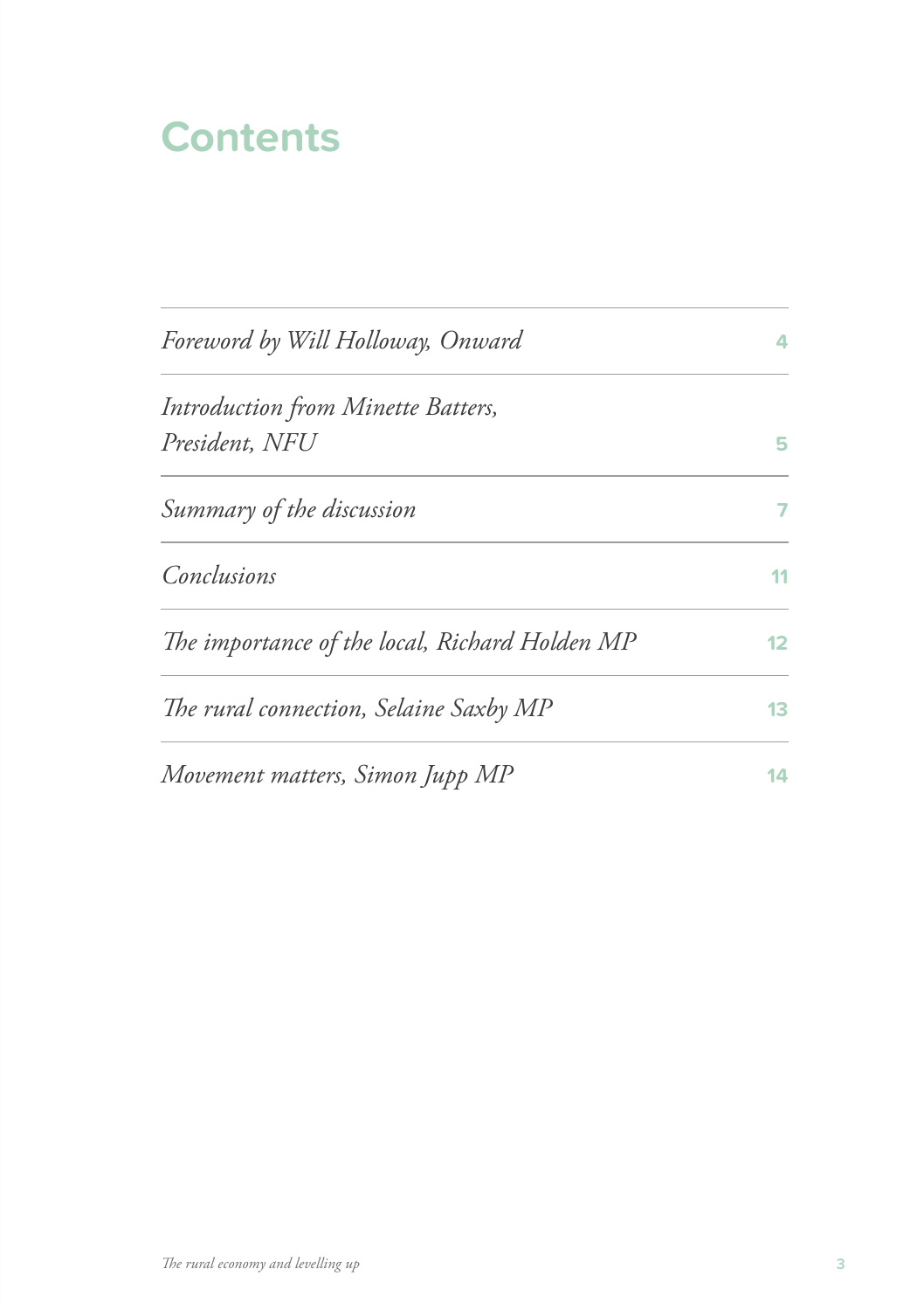### **Foreword** *Levelling up the countryside*

Levelling up is one of the biggest domestic policy commitments in town but making sure it spreads into the countryside will be a key part of its success.

Crossing the rural rubicon is important as the obstacles associated with levelling up – lack of physical or digital infrastructure, access to education, or poor connectivity and access to jobs – are shared across the urban-rural divide.

They share common problems, but experience them differently. One specific problem rural communities face is changing demographics. Younger generations are leaving rural areas and the remaining population is proportionately older than their urban counterparts. Between 2011 and 2018, despite the number of people living in rural places growing by 400,000 in absolute terms, the rural population fell as a share of the UK's total population as urban areas experienced a faster rate of growth. Simultaneously, the average age in rural areas has increased at a faster rate than in urban areas. So much so, that the average age in rural areas in 2018 was 44.7 years, 5.6 years older than in urban areas. Crucially, people who live in rural areas are more likely to be dissatisfied with the functioning of democracy, and less likely to trust the political system, despite the fact that they are more likely to participate in it when they cast their ballot.

Engaging rural communities to create policies that acknowledge and address these changing dynamics will make levelling up more sustainable.

To this end, Onward worked in partnership with the NFU to convene a roundtable with representatives, campaigners and experts to consider how to tailor the levelling up agenda to the countryside. I hope that this report provides impetus and insight for the policy debate on the future of the countryside, and how to address the sustainability of rural areas.



**Will Holloway** Deputy Director, Onward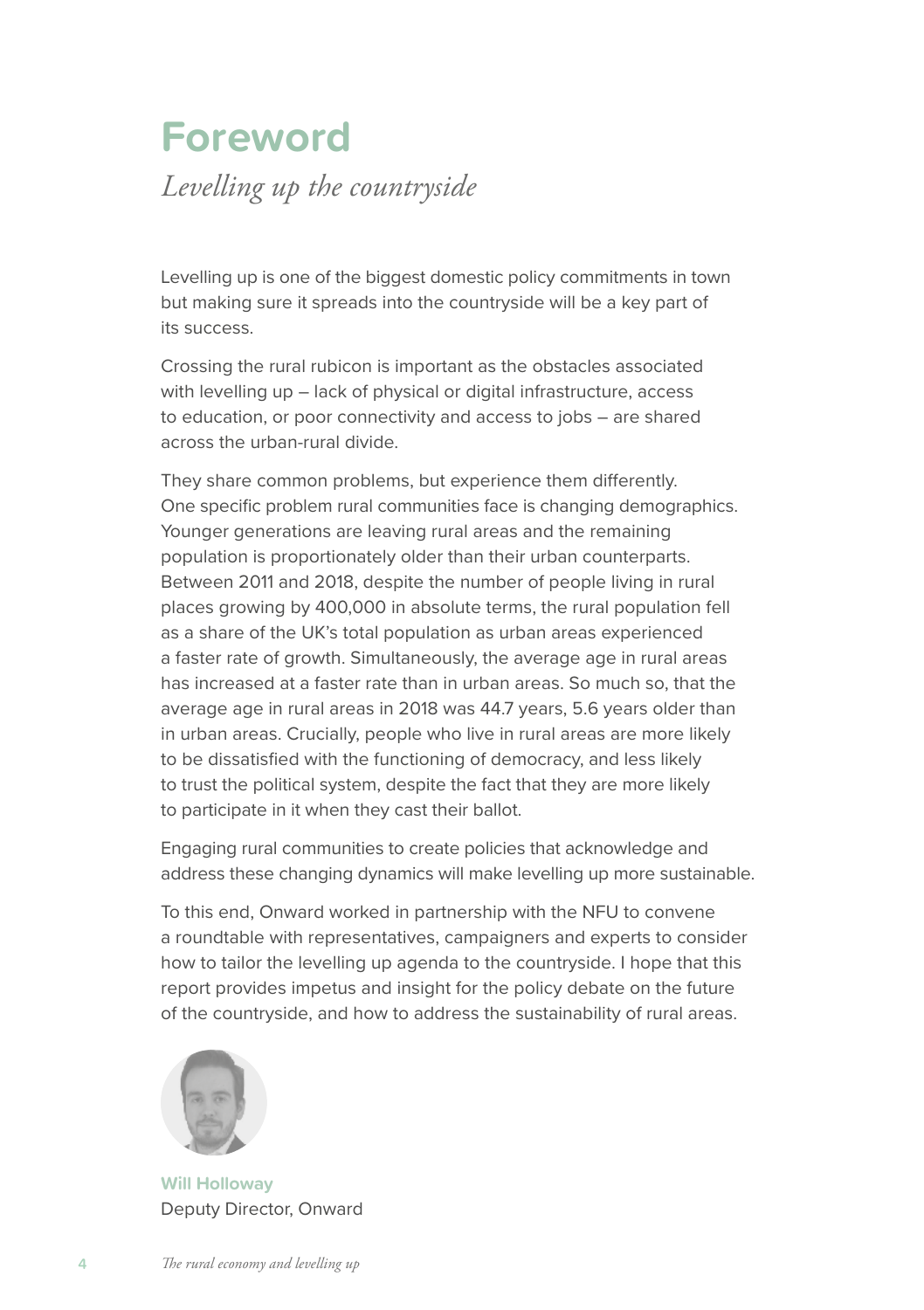### <span id="page-4-0"></span>**Introduction**

The Government's commitment to levelling up is timely. It offers us all – every part of the country, every community, every person – the chance to build back better from this dreadful Covid pandemic and address longterm structural inequalities in our society and economy. Rural Britain – and the farm businesses that lie at its heart – has a crucial role to play in developing, implementing and making a success of this new agenda.

The NFU wants to lead this important conversation. I am proud to represent 45,000 farming businesses; the NFU's members are businessmen and women by virtue of being farmers. And we are ambitious for our businesses and the future of rural Britain.

We are working in partnership with Onward to explore three key areas where we think rural Britain can work more effectively with government – connectivity, investment and funding, and rural proofing.

Firstly, key to future growth is broadband provision. Access to sufficient mobile and broadband is still far from universal. Our members and others in rural communities are disproportionately faced with little-to-no access. As seen in the NFU's Digital Technology Survey<sup>1</sup> only 40 per cent of members believe their broadband to be sufficient for current business needs. Reliable coverage and connections will benefit farming, British food production, and wider rural businesses.

Second, with the right funding, we can provide and deliver more green growth and jobs. While farming is at the core of our businesses and the countryside, rural Britain provides so much more than just the food we eat; from the iconic British countryside to diversified farm businesses. Around 65 per cent of all farm businesses in England also run other enterprises – such as farm shops, wedding venues and B&Bs – which generated £740 million for the UK economy in 2018/19, while in 2019, 18.5 per cent of all money spent on holiday trips in England was spent in the countryside – just over £2 billion. Recent research has shown that more than 70 per cent of people intend to plan a holiday in the UK in 2021, with a majority of respondents reporting that good views (57 per cent) and outdoor space (53 per cent) were crucial in deciding where to travel.

We have some excellent examples of structural funds in the past which were open for small farm diversification projects. This Government has announced future funds to match these, including the £4bn Levelling Up Fund and the UK Shared Prosperity Fund but it is still unclear how smaller,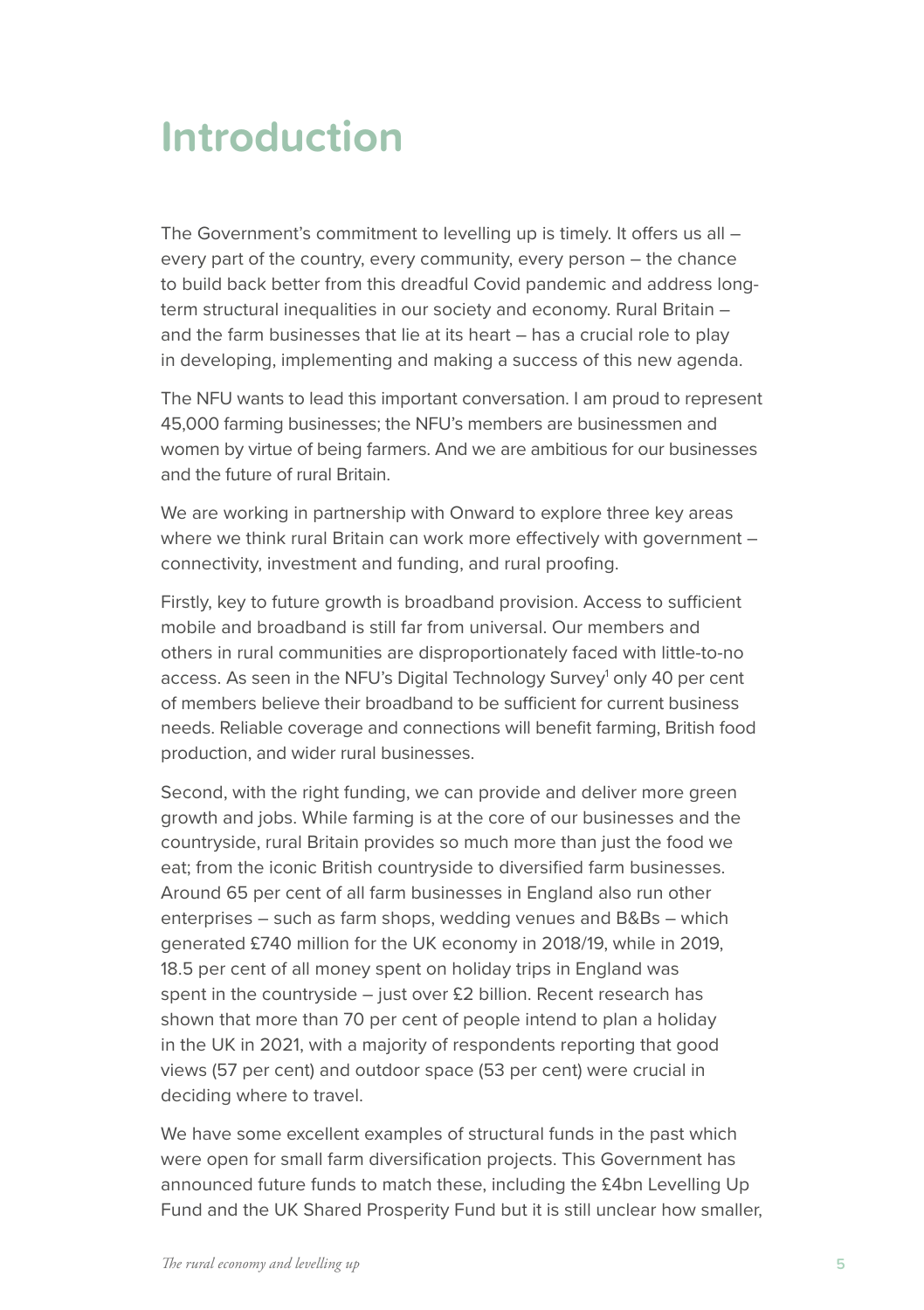rural businesses will be able to access these funding streams. We want to work with local and national government on setting these upright, so they benefit all of the business sector, rural as well as those in urban and metropolitan areas.

And lastly, sitting above this is how policy-makers account for rural issues in their decision-making process – what we call rural proofing. To ensure this succeeds we would like to see greater engagement with government departments outside of Defra, including HMT, MHCLG, DCMS and BEIS.

Farming – and rural Britain – can provide solutions to many of the challenges we face, in addition to providing the food and raw ingredients that millions of us need each and every day. I hope this report will inspire, invigorate and empower a new, ambitious and revolutionary approach to rural Britain; one that maximises the economic and social potential of the living, breathing economy that underpins 70 per cent of our country. I am delighted to be working in partnership with Onward to ensure that rural Britain is valued and supported for the role it can play in our national prosperity.



**Minette Batters** President, NFU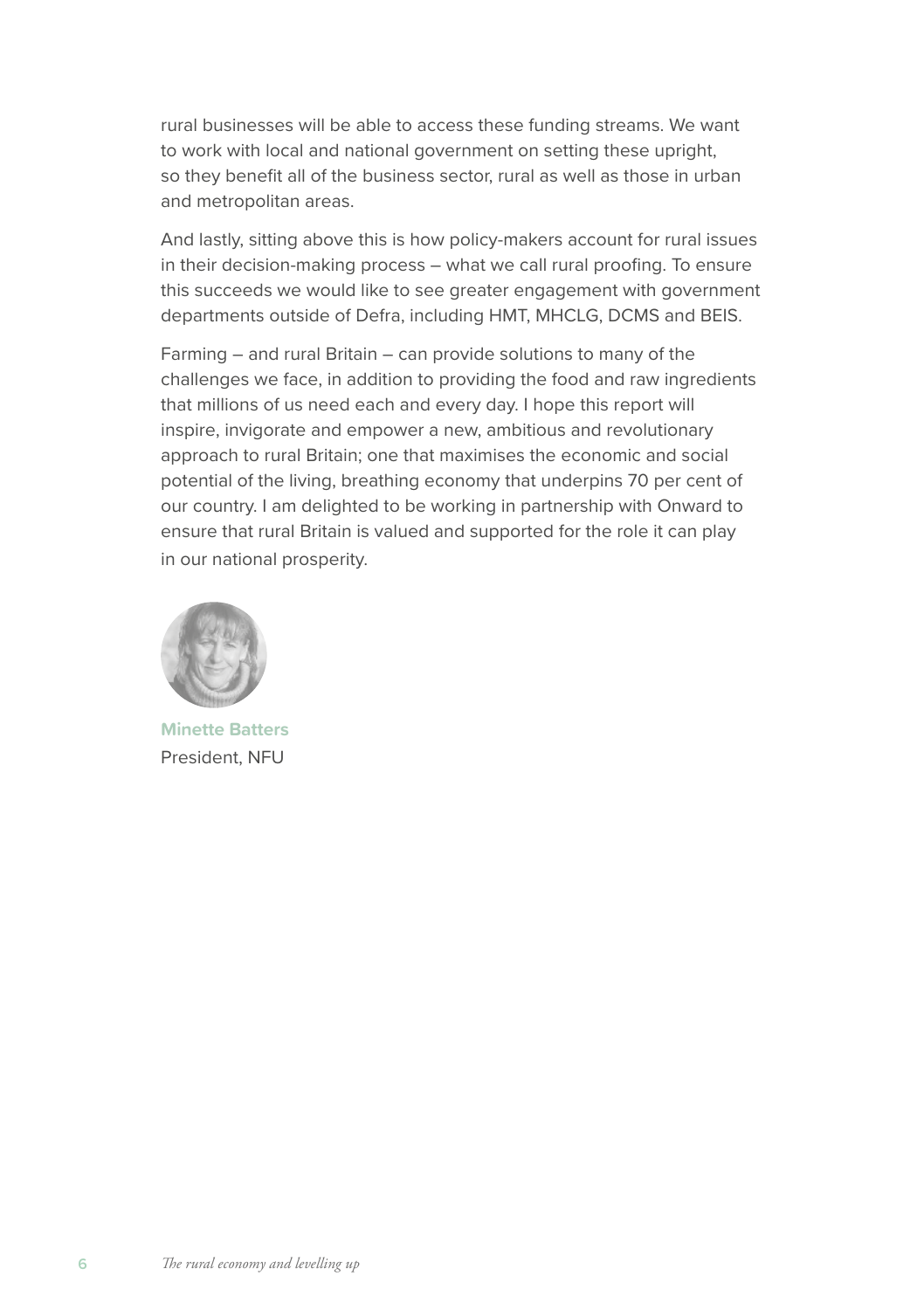## <span id="page-6-0"></span>**Summary of the discussion**

The Government has committed to an ambitious levelling up agenda, promising to bring growth and economic opportunity to all parts of the country. However, there is a concern that this agenda becomes overly focused on urban agglomeration and industrial growth, and thus fails to deliver for those who do not live in large cities. With 70 per cent of the UK's land and around a fifth of its population living in rural areas, the question remains: how can the levelling up agenda better represent these places, and ensure that the rural economy better delivers opportunity and prosperity for different parts of the UK?

This roundtable considered how the rural economy can be better served by – and contribute to – the levelling up agenda. Participants focused on the necessities for growth in rural places, and what companies and communities need from policymakers to succeed. This included discussions on digital connectivity, physical infrastructure, boosting economic growth, social capital and how best to ensure a rural policy agenda is represented across government departments.

#### **Key points of the discussion**

- **1. Digital infrastructure is essential. Its reach must be extended if rural communities are to level up**
	- **•** There was widespread agreement that digital infrastructure and connectivity are crucial. The last year has repeatedly demonstrated that digital connectivity is not a luxury, it is an essential part of modern life.
	- **•** Across the UK, superfast broadband (above 30 Mbps) is available at 95 per cent of premises,<sup>2</sup> yet only 20 per cent of those in rural areas are able to access speeds above 24 Mbps and 57 per cent are unable to access even 10 Mbps, despite it being a legal right.<sup>3</sup> As the Government's commitment to full gigabit coverage has been downgraded from 100 per cent coverage to 85 per cent there are real fears that this will hit rural communities hardest[.4](#page-14-0)
	- **•** However, the current paucity of connectivity is preventing people from staying or moving to the countryside. Broadband coverage has the ability to invigorate rural economies, attracting new, and retaining existing, businesses, as well as prospective residents for new economic opportunities. In this way, improving a place's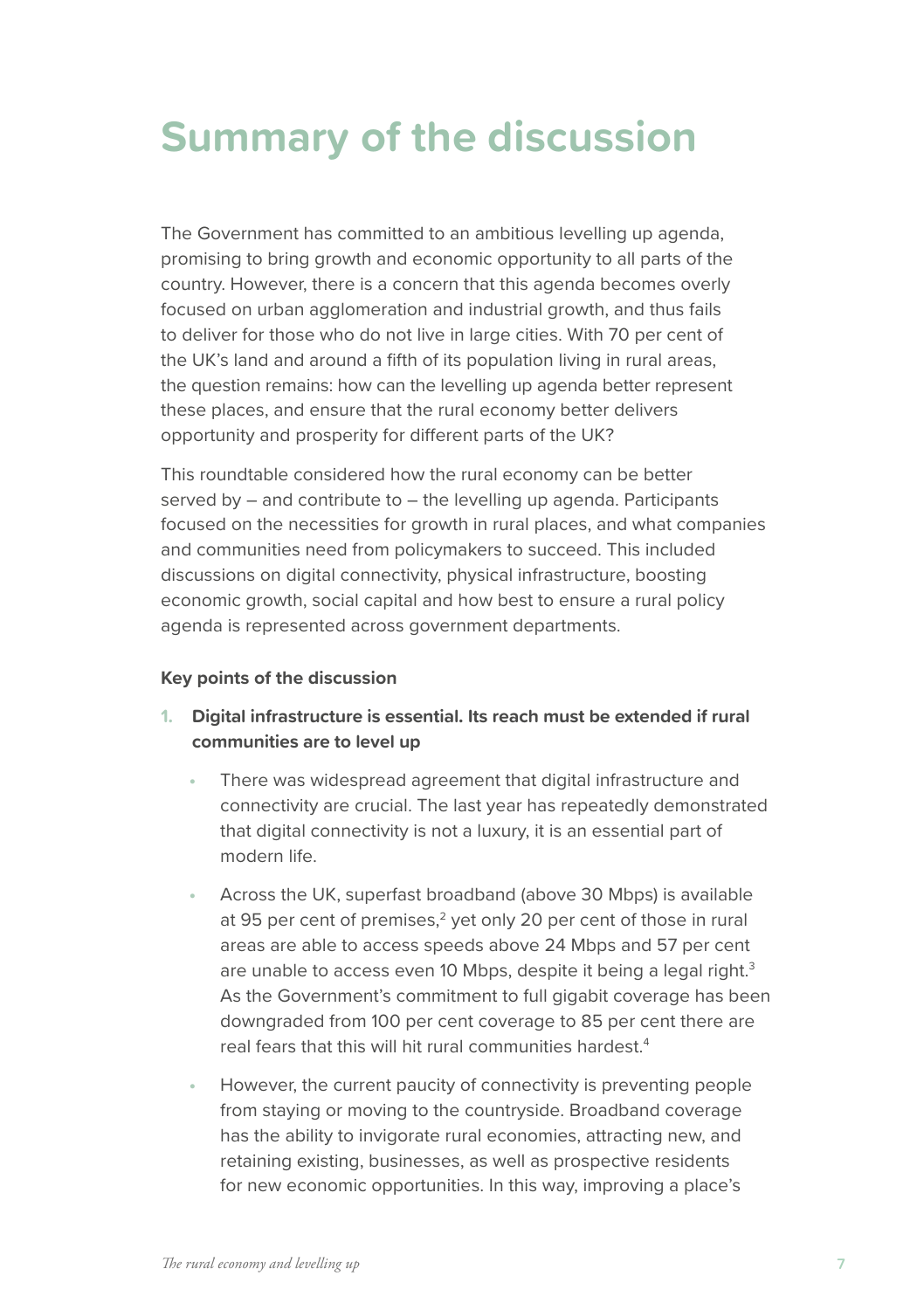<span id="page-7-0"></span>digital infrastructure is more essential than physical infrastructure, such as a new rail or road network.

- **•** The roll out of broadband across the UK is complicated by the limitations imposed by financing and economies of scale as well as existing infrastructure and difficult terrain, with rural areas the worst beset by these problems. The UK has increasingly adopted Fibre-to-the-Premises (FTTP) technology. However, it is starting from a low point. In September 2019, coverage was only 10 per cent. The Government promised to reach 100 per cent coverage by 202[5](#page-14-0).<sup>5</sup> Geography and financing difficulties are reflected in the government's decision to reduce its commitment from 100 per cent full-fibre coverage to 85 per cent by 2025. Participants argued that the reduction pointed to a failure of ambition that will likely be felt disproportionately by rural communities.
- **•** Participants proposed a number of potential solutions, including improved access to land and planning reform to facilitate infrastructure development; alternatives to fibre such as satellite connectivity for those areas that are made inaccessible by geography; and the provision of public subsidies for those areas that are not commercially viable. The group also commented on the Government's 'Gigabit Broadband Voucher Scheme', applauding its intentions but criticising its slow roll out, changing terms, and the reliance on the sometimes insufficient operational capacity of stakeholders.

#### **2. Reimagining the economic opportunities of rural communities will be crucial for their survival**

- **•** Many rural economies are left vulnerable by poor connectivity, limited transport options, a skills shortage and a lack of job opportunities. Without sufficient employment or educational opportunities, rural areas have struggled to attract talent, and even retain their populations. As people leave their communities in search of work and higher wages, many areas are being left behind.
- **•** Participants agreed that there will be no single solution. Instead, it will take collaboration and innovation. It was suggested that diversifying tourism and decentralising employment might be one part of the solution. At present, tourism in the UK is largely focused around "honeypot" destinations at specific times of the year. However, its reliance on location and season for success undermines the sustainability of the industry. Looking forward, the industry would do well to diversify, drawing domestic and international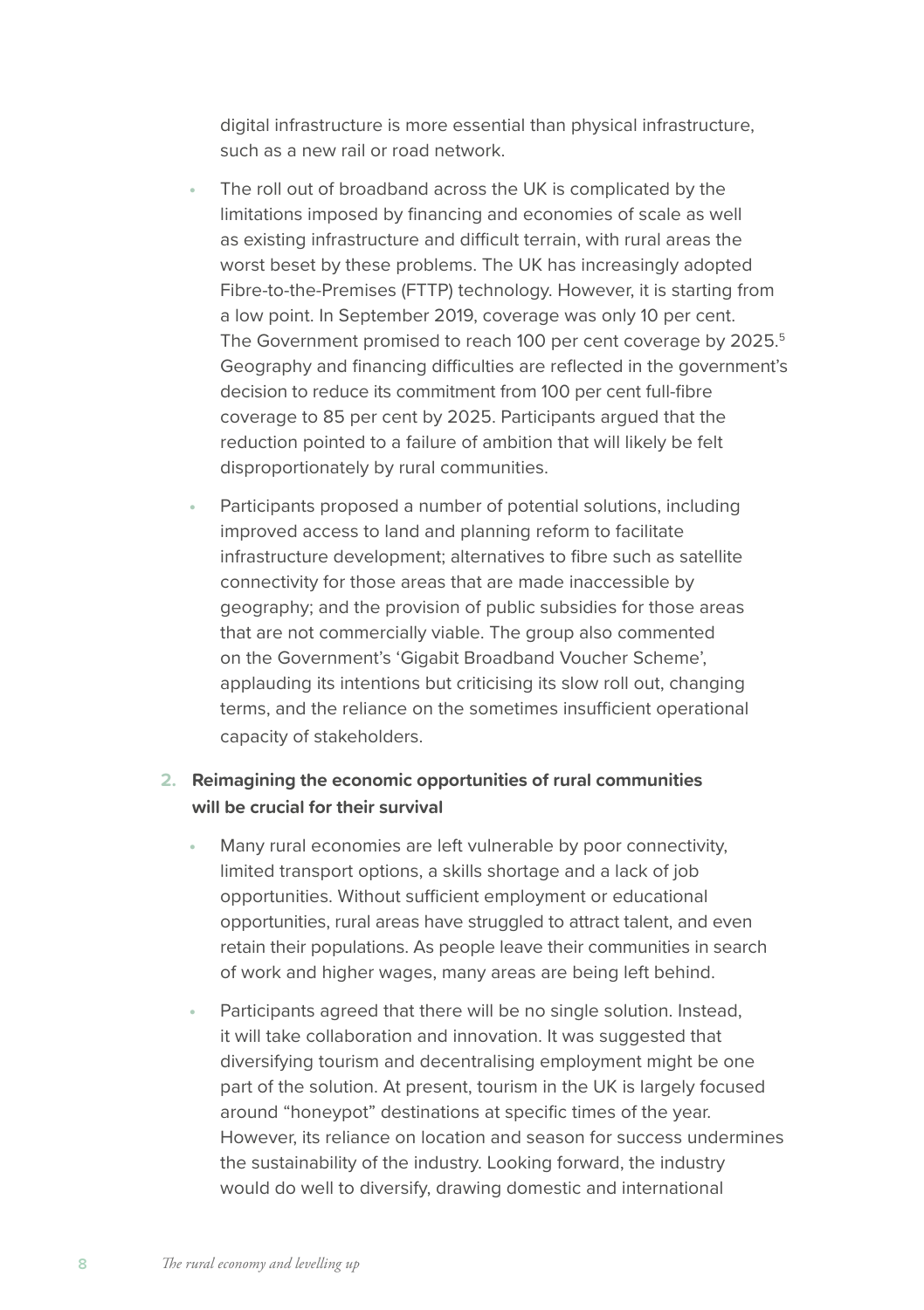attention to less well travelled destinations. Participants suggested this should be complemented by the dispersal of employment opportunities, supporting a local interest in domestic tourism and providing sustainable employment during off-peak months.

**•** It was also highlighted that there are opportunities for the rural economy to become a more integral part of the wider economy. With participants stressing that rural environments have the capacity to support the government's commitment to net zero. Building the green economy in rural areas will be part of the Government's pledge to 'build back better.' It was suggested that the post-pandemic recovery and reprioritisation will allow for a refocus on the wealth of benefits found in rural settings to reach national climate goals.

#### **3. The social fabric of rural communities is just as important as economic activity**

- **•** It was agreed that economic and social capital are often interlinked. As job opportunities in rural areas decline, those that can afford to buy in the area are often retirees or second home owners, weakening the social fabric of many places. There was strong support that investment in social infrastructure can bring together communities to help shape their place to create places to not only live and work, but also areas to put down roots.
- **•** There are questions of how levelling up and community investment programmes will impact rural areas. There was acknowledgement that tackling the issues of inner cities and towns may take priority, however rural areas should not be forgotten. It was suggested that resources and the bidding process should be scalable for the size and population of specific areas, and community capacity building should continue at a local and hyper local level to drive forward the process of transformation for many rural communities.
- **•** Community hubs are important to create safe spaces for people to come together. This can include village town halls, local clubs and associations, and volunteer opportunities. It was agreed that these are important to establish pride and belonging.

### **4. A lack of a united rural voice was a key obstacle to success for a unified rural agenda**

**•** The countryside is not a homogeneous bloc, but contains a broad diversity of geographies, economies, constituents and communities. As their composition differs so too do their challenges, however, there are experiences and issues that are shared. These include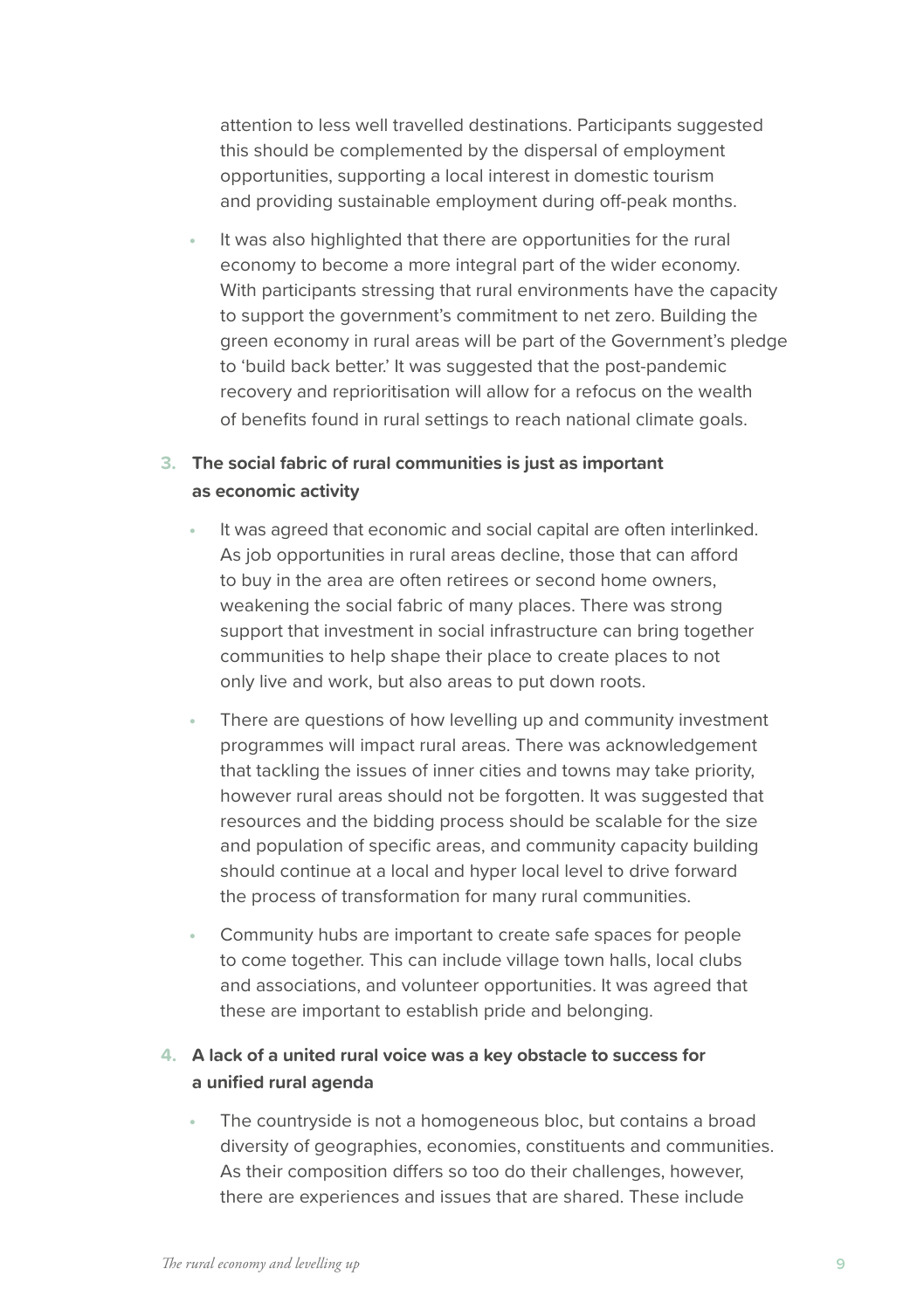issues such as digital connectivity and skills deficits which can disproportionately affect rural areas, having an impact on productivity and growth.

- **•** This fragmentation of rural voices was agreed to be a central barrier preventing meaningful policy formulation. Communities, organisations and authorities are keen to benefit their areas and stakeholders. But as participants pointed out, this preoccupation with strictly bounded remits of responsibility and interest can be a barrier to development. It pits communities, organisations and authorities against one another, resulting in disjointed planning and coverage; wasted resources; and watered down policies.
- **•** Collaboration was identified as essential to making the voice of rural communities more present within the levelling up agenda with participants keen to stress that collaboration should occur at many levels – local, regional and national – and within, and across sectors.

#### **5. Participants highlighted that rural proofing, as it currently stands, is inadequate**

- **•** Rural proofing exists to ensure that policies for an urban environment do not adversely affect rural areas but participants argued this does not go far enough. The success of rural proofing was argued to be limited by its position within one single government department. There was consensus from attendees that DEFRA's strong understanding of the needs and potential of rural communities is not shared across Whitehall. As a consequence, attendees felt that rural matters are treated as an afterthought, understood only in relation to policies designed for urban areas.
- **•** Going forward, participants agreed that a dedicated rural strategy will be necessary to truly come to grips with not only the gaps in the rural economy, but also the potential benefits it can bring to the wider national economic outlook.
- **•** A consensus developed that instead of mitigating the effect of policies designed for urban areas on rural communities, a dedicated strategy would ensure that rural matters would be thought of from the outset. For this to have the greatest impact possible, participants encouraged a focus on rural affairs within the Cabinet Office. This would ensure that all departments, from transport to health, education to business, integrate rural areas into their planning.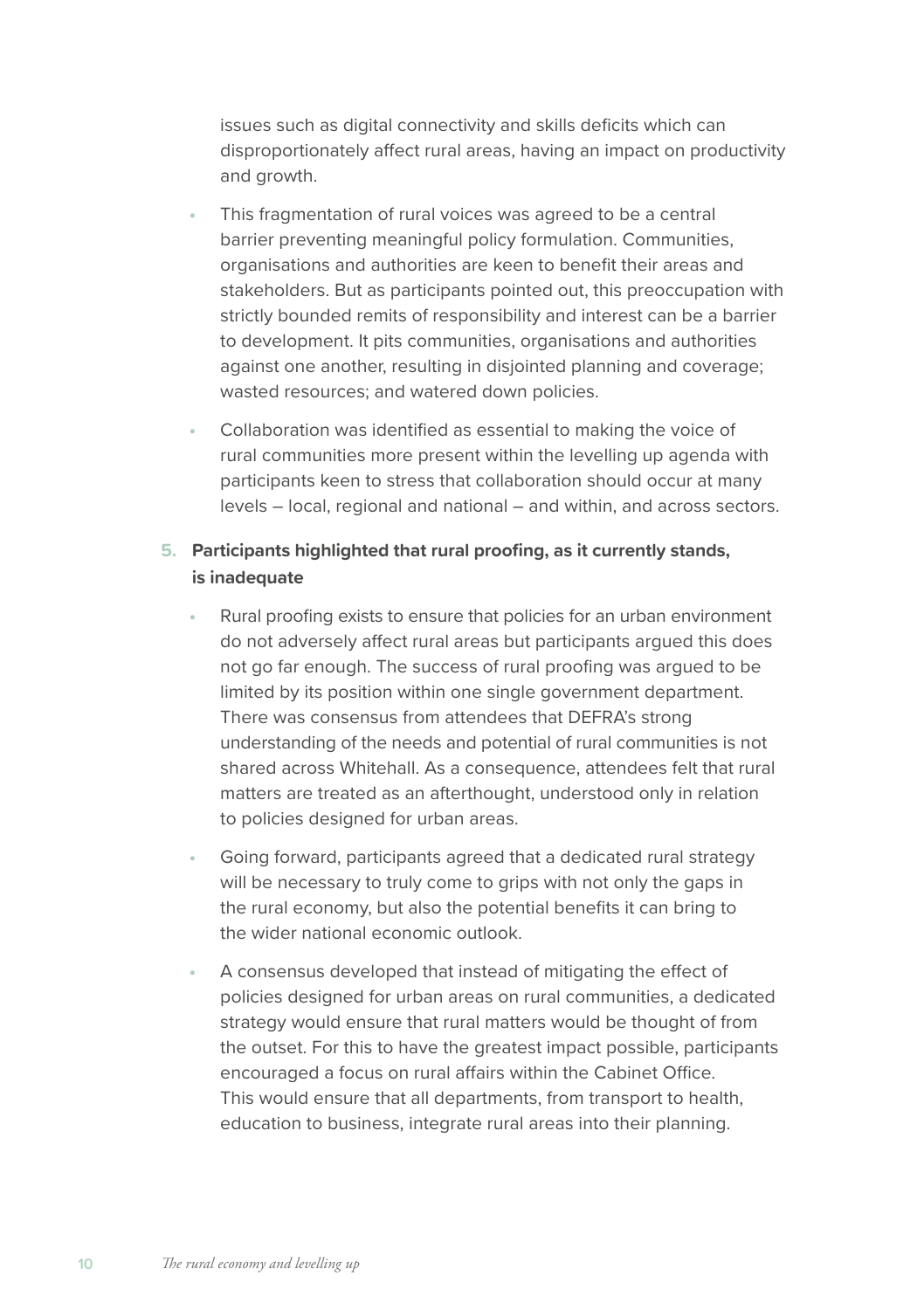### **Conclusions**

This roundtable discussion presented an opportunity to bring together key stakeholders from the rural sector, policymakers and local government to focus on the future of the rural economy and the communities who rely on it. It has become increasingly clear that levelling up the UK cannot be a unilateral undertaking. For levelling up to be truly successful, it is essential that the social, physical and digital infrastructure is, where it exists, made more resilient and is put in place for those areas that lack it. The discussion highlighted a number of activities that might support this.

First, levelling up Britain means providing connectivity for rural areas. This would not only benefit rural communities, but the UK as a whole creating a richer more diverse economy, resilient to future challenges.

Second, there is no overstating the value of community. The sense of belonging created by community feeling has tangible expression in the sense of shared ownership, resilience and innovation it creates. It is clear that collaboration should be used as a tool to amplify not only the needs of rural communities, but a chamber to champion the rural economy as engines of economic growth.

And finally, planning ahead. Often, rural matters are characterised as farming and tourism. Creating a coherent vision of how best to utilise the assets of rural Britain instead of a mere afterthought, will be crucial to reach the potential of our rural regions. For example, rural areas could be the forerunners of the UK's green revolution as well as providing increasingly vibrant and diverse travel destinations.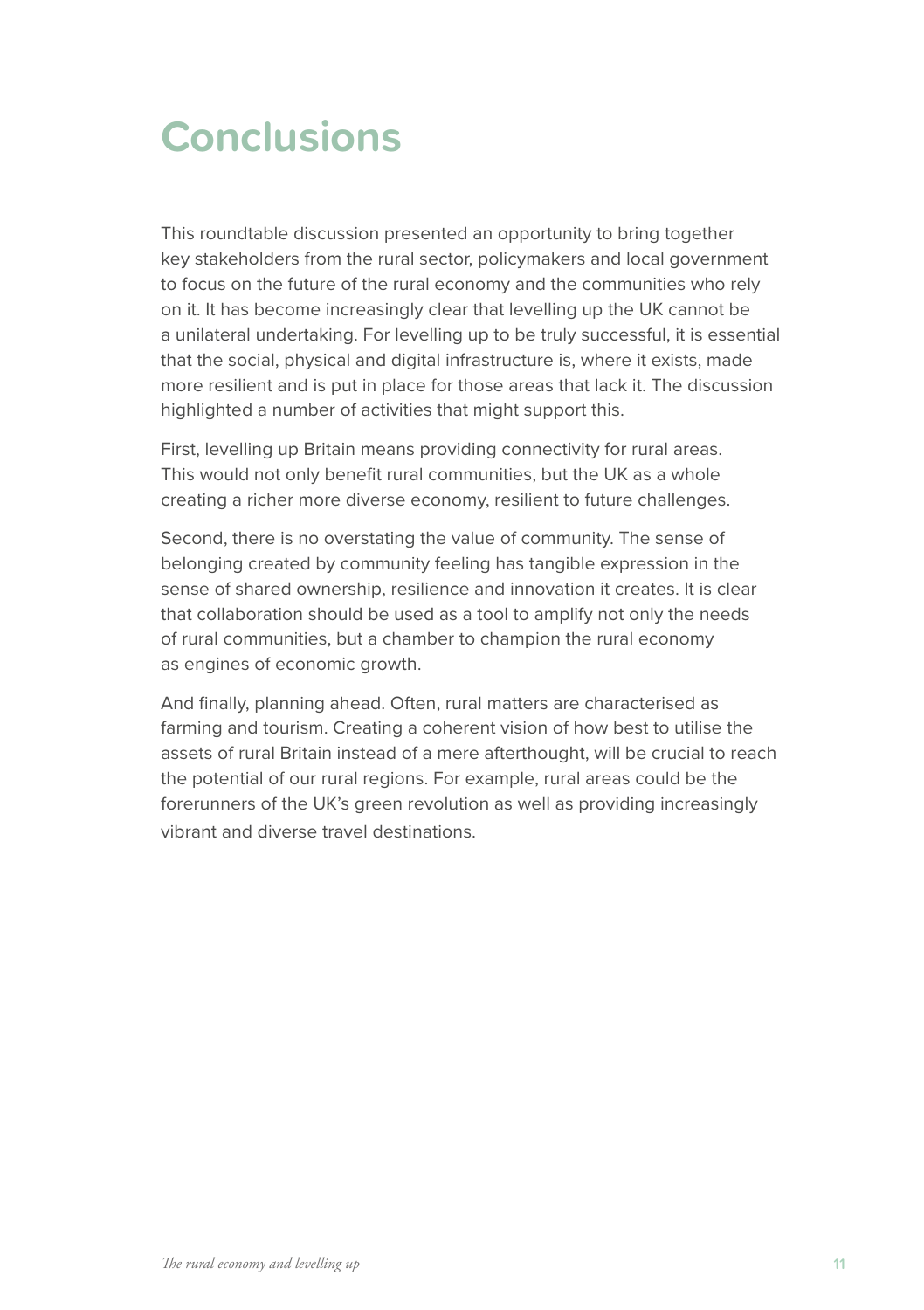### **The importance of the local**

For our rural communities, the pub is the mainstay of local life, often after many other local services have disappeared. Yet, their central place in our towns and villages has been put under enormous pressure during the course of the pandemic. When many in our larger communities were able to adapt – fully close or transform their business model – rural pubs, with many people unable to nip round the corner, have been hit harder. While the colossal support from taxpayers has been welcome, it has not made up for the massive impact of being closed for so long on these vital local institutions.

As the lockdown eases, these centres of community life will struggle. That is why I and 80 other Conservative MPs have joined forces to push for a draught beer duty to protect our locals. It would also be a boon for UK businesses, as 98 per cent of the draught beer drunk in the UK is brewed in the UK. I am proud of the work my colleagues and I are doing to protect these community spaces but there is space for more engagement across different levels of governance.

In the UK, it is parish, district and county councils, and MPs in a position of constituency leadership that are the mechanisms for the daily running of communities, the protection of their interests and planning for their future. They play a vital role in our democracy. Councillors are able to listen and address local grievances and their permanent presence means that policies can be enacted well and in respect of local practices. However, the reality can often fall short of this. In 83 local authorities, there are no parish councils at all and in 37 there are five or fewer. Handforth's viral Zoom council meeting exposed some of the weaknesses of those councils that do exist. This should concern us. Local democracy is essential but without proactive local governance, the potential of rural communities will be left untapped while the rest of the country seizes the opportunity that recognising the need to level up provides.



**Richard Holden MP**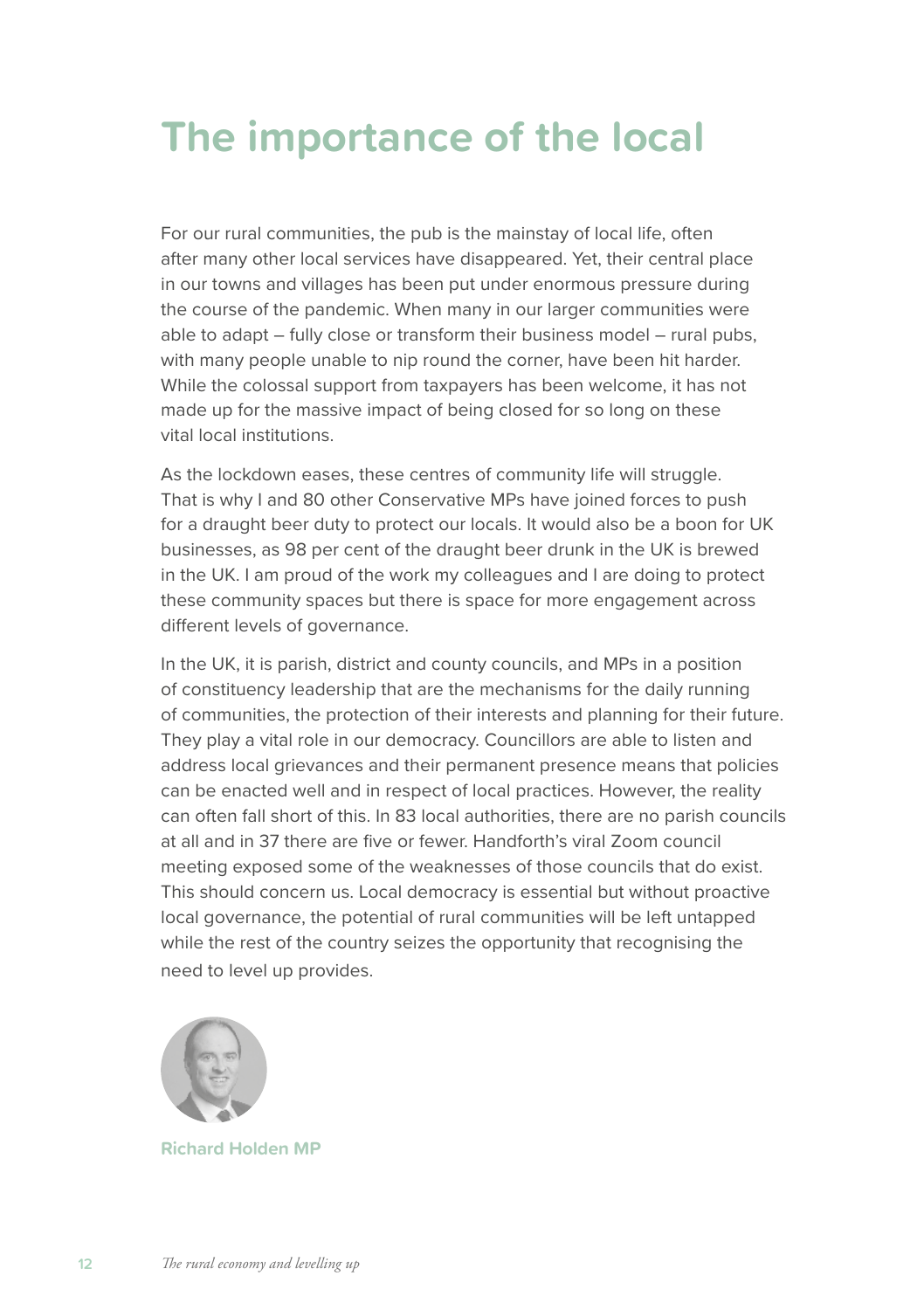### **The rural connection**

Neither levelling up nor rural areas can be viewed through a single prism. They are both terms that house a multitude of experiences, problems and possibilities. For policymakers, this complexity can present a challenge.

The pandemic has placed immense pressure on us all but it highlighted to those outside rural space an issue we've been dealing with for years: poor connectivity. During lockdown, those without internet connectivity were effectively shut off from their social networks, from education and from many opportunities. Looking ahead, as the country focuses on recovery from the pandemic, the central role of digital connection is unlikely to fade and that is exactly why broadband is such a significant part of the rural levelling up agenda. While physical infrastructure is undoubtedly a necessary part of connecting communities, the last year has made it abundantly clear that digital connectivity is an essential part of modern life and its integration into rural communities cannot be allowed to fall by the wayside.

Government policies like the Rural Gigabit Connectivity programme have encouraged a community-led approach to connectivity through vouchers. This scheme though, is both facilitated and complicated by rural realities. In some areas, farmers have been able to use their skills and equipment to hasten the laying of fibre. In other areas, like my constituency of North Devon where one in every five houses bought in 2018 was a second home, the prevalence of second home ownership means that getting in contact with residents is difficult, complicating the scheme. These are just a snapshot of the obstacles and opportunities present in rural communities.

Working together we can champion the needs of our rural constituents, ensuring that policies are suited for our communities and take into account rural experiences.



**Selaine Saxby MP**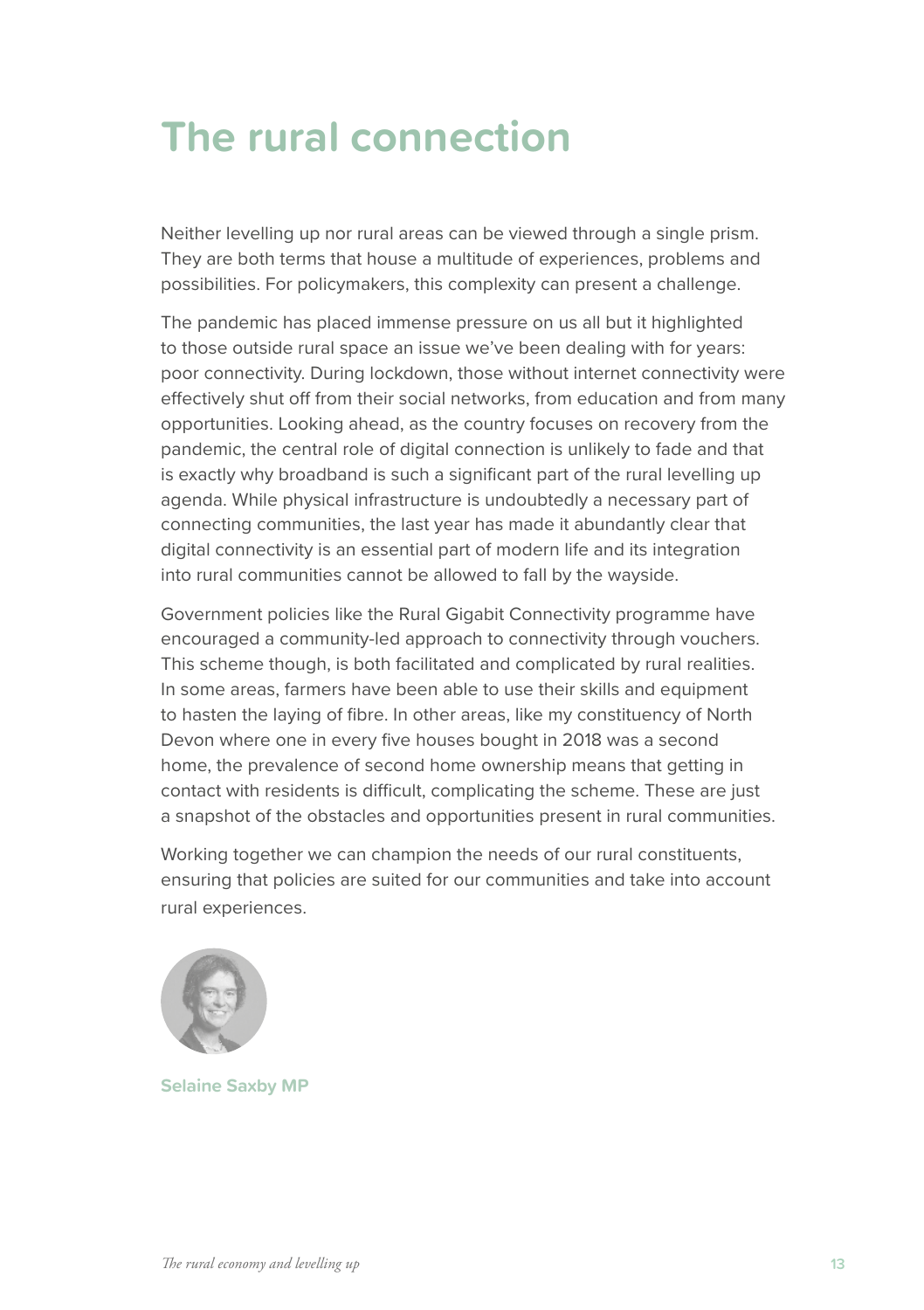### **Movement matters**

We all feel a desire to protect and promote what is close to home. From parish councils and local groups to the constituency level, leaders and activists seek to do their best for their communities. This is right and natural. However, focusing within our borders often results in competition rather than collaboration over shared challenges amongst neighbouring communities.

Even before the pandemic, rural areas face an uphill battle to maintain and sustain their communities. Those living in rural areas can be hamstrung by a lack of opportunity leading to 'brain drain' to areas such as the South East. Before the pandemic struck, around a quarter of vacancies were left unfilled in 2019 as employers were unable to find people with the appropriate skills. As opportunity has faded so too has the sustainability of many rural communities. Housing has become unaffordable, leading to family homes being bought up by those unconnected to the community. These problems are not specific to places like East Devon. However, solutions have often been localised creating a conflict of interest between groups and areas.

It does not need to be this way. The Northern Research Group exemplifies the benefits of collaboration. By working together they are able to effectively hold the Government to account to ensure the needs of their constituents are met. Rural MPs should unite and establish a shared rural agenda and ensure that Government initiatives, like the 'Lifetime Skills Guarantee' launched in East Devon, will make a difference in rural communities.

The advantages of collaboration have already been felt across Devon with the reopening of the Okehampton railway line. The regular passenger service between Okehampton to Exeter was closed decades ago. Re-opening the line does not directly impact my constituency, however, the long term benefits will be felt across Devon. Improved connectivity will encourage tourism, increase job prospects and improve quality of life by decreasing private transport pollution and reducing the journey time by 30 per cent. This collaborative, big-picture approach must be harnessed in rural communities across the country to take full advantage of the Levelling Up agenda.



**Simon Jupp MP**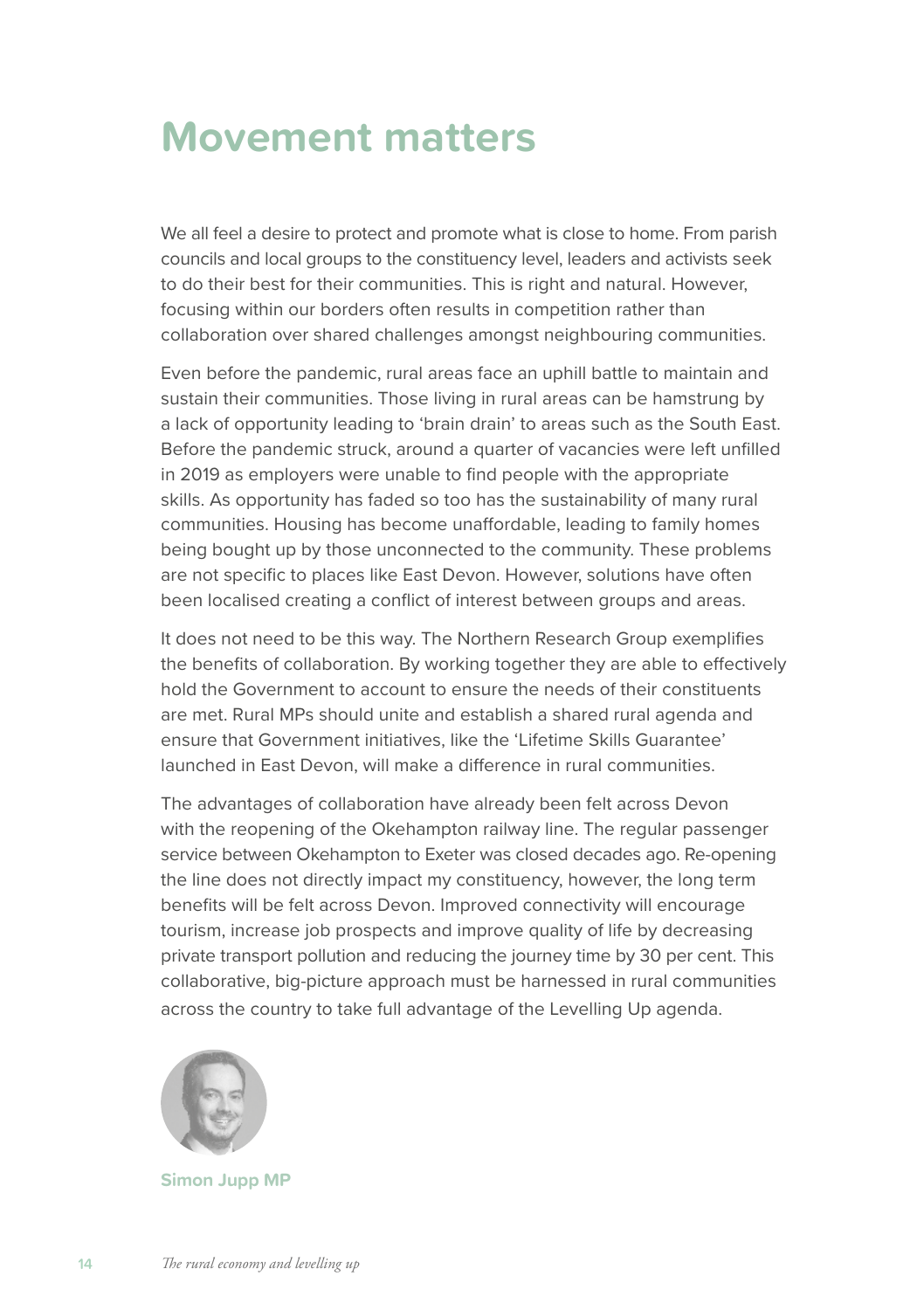### <span id="page-14-0"></span>**Endnotes**

- 1 [w](#page-4-0)[ww.nfuonline.com/cross-sector/rural-affairs/broadband-and-mobile/](http://www.nfuonline.com/cross-sector/rural-affairs/broadband-and-mobile/broadband-must-read/2020-nfu-digital-survey-results-read-the-full-report) [broadband-must-read/2020-nfu-digital-survey-results-read-the-full-report](http://www.nfuonline.com/cross-sector/rural-affairs/broadband-and-mobile/broadband-must-read/2020-nfu-digital-survey-results-read-the-full-report)
- 2 [h](#page-6-0)[ttps://researchbriefings.files.parliament.uk/documents/CBP-8392/CBP-](https://researchbriefings.files.parliament.uk/documents/CBP-8392/CBP-8392.pdf)[8392.pdf](https://researchbriefings.files.parliament.uk/documents/CBP-8392/CBP-8392.pdf)
- 3 [w](#page-6-0)[ww.nfuonline.com/nfu-online/cross-sector/rural-affairs/broadband-and](http://www.nfuonline.com/nfu-online/cross-sector/rural-affairs/broadband-and-mobile/2020-nfu-digital-survey-results)[mobile/2020-nfu-digital-survey-results](http://www.nfuonline.com/nfu-online/cross-sector/rural-affairs/broadband-and-mobile/2020-nfu-digital-survey-results)
- 4 [h](#page-6-0)[ttps://commonslibrary.parliament.uk/research-briefings/cbp-9207](https://commonslibrary.parliament.uk/research-briefings/cbp-9207)
- 5 <https://publications.parliament.uk/pa/cm5801/cmselect/cmpubacc/688/688.pdf>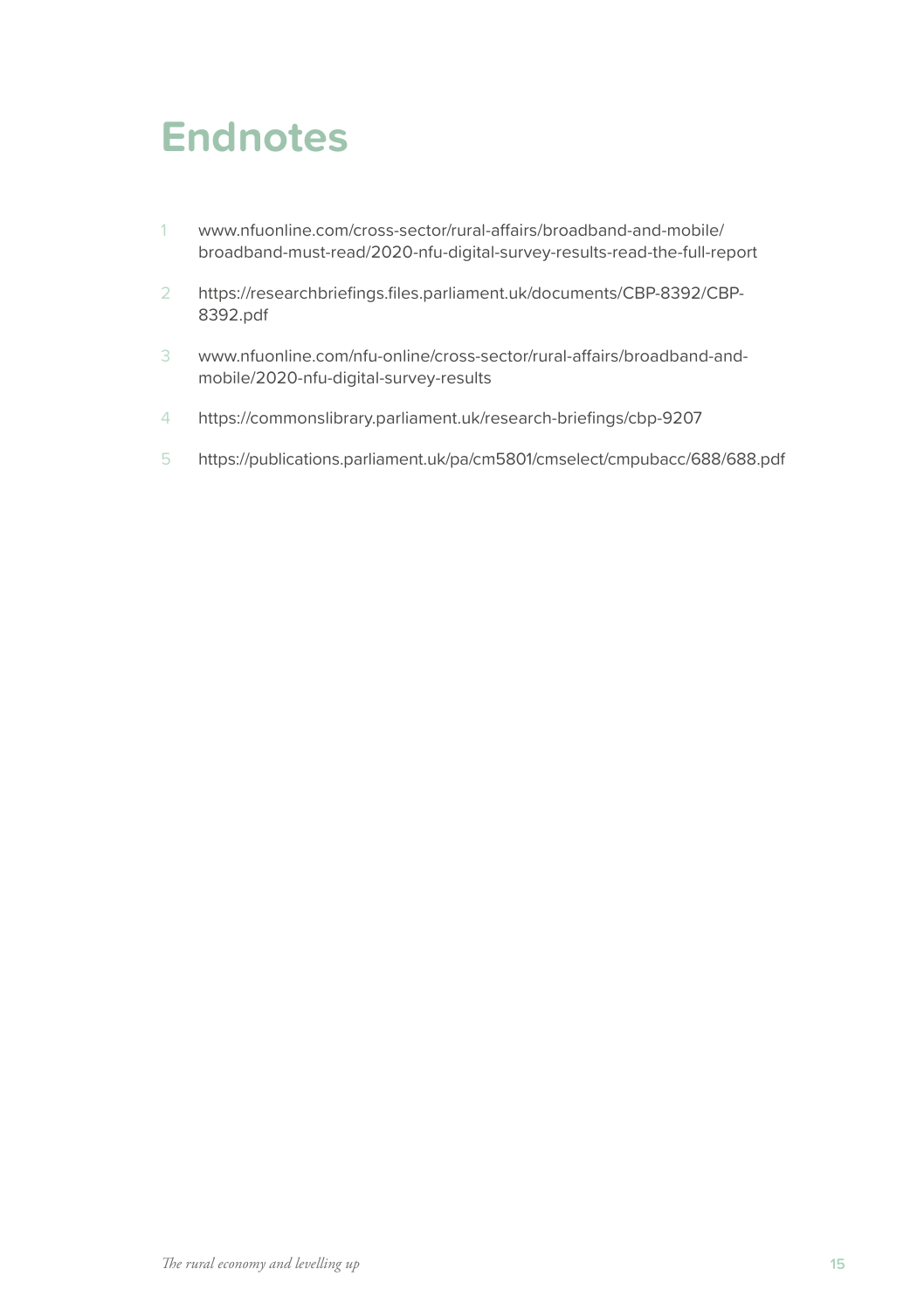### **Support Onward**

Onward is an independent, not-for-profit thinktank. We rely on the generous support of individuals and trusts, as well as partnerships with charities and businesses, to support our leading programme of research and events.

### **Individual and Trust donations**

Onward's core programme of research is funded by individual and trust donations. If you are an individual or represent a philanthropic trust and would like to support our ongoing research agenda, we would love to hear from you. We do not accept corporate funding for research reports.

Please contact us on [office@ukonward.com](mailto:office@ukonward.com) if you would like to donate by cheque or you can donate electronically using Onward's account details below.

UK Onward Thinktank Ltd Not-for-profit company no. 11326052

Bank: Natwest Account number: 21328412 Sort code: 50–10–05

Please note that Onward retains copyright and full editorial control over any written research it produces, irrespective of funding.

#### **Partnerships with companies and charities**

Alongside our research, we want to work closely with charities, trusts and businesses, large and small, to further the political debate and bring the expertise and ideas from outside government to bear on the policymaking process.

If you would like to partner with Onward as a sponsor of one of our roundtable events or conferences, or to join our Business Leaders Network to engage further with our work, please get in touch at [office@ukonward.com.](mailto:office@ukonward.com)

#### **A commitment to transparency**

Onward is committed to transparency and will publish the names of individuals and organisations who give us more than £5,000 of support each year. This is published on our website twice a year.